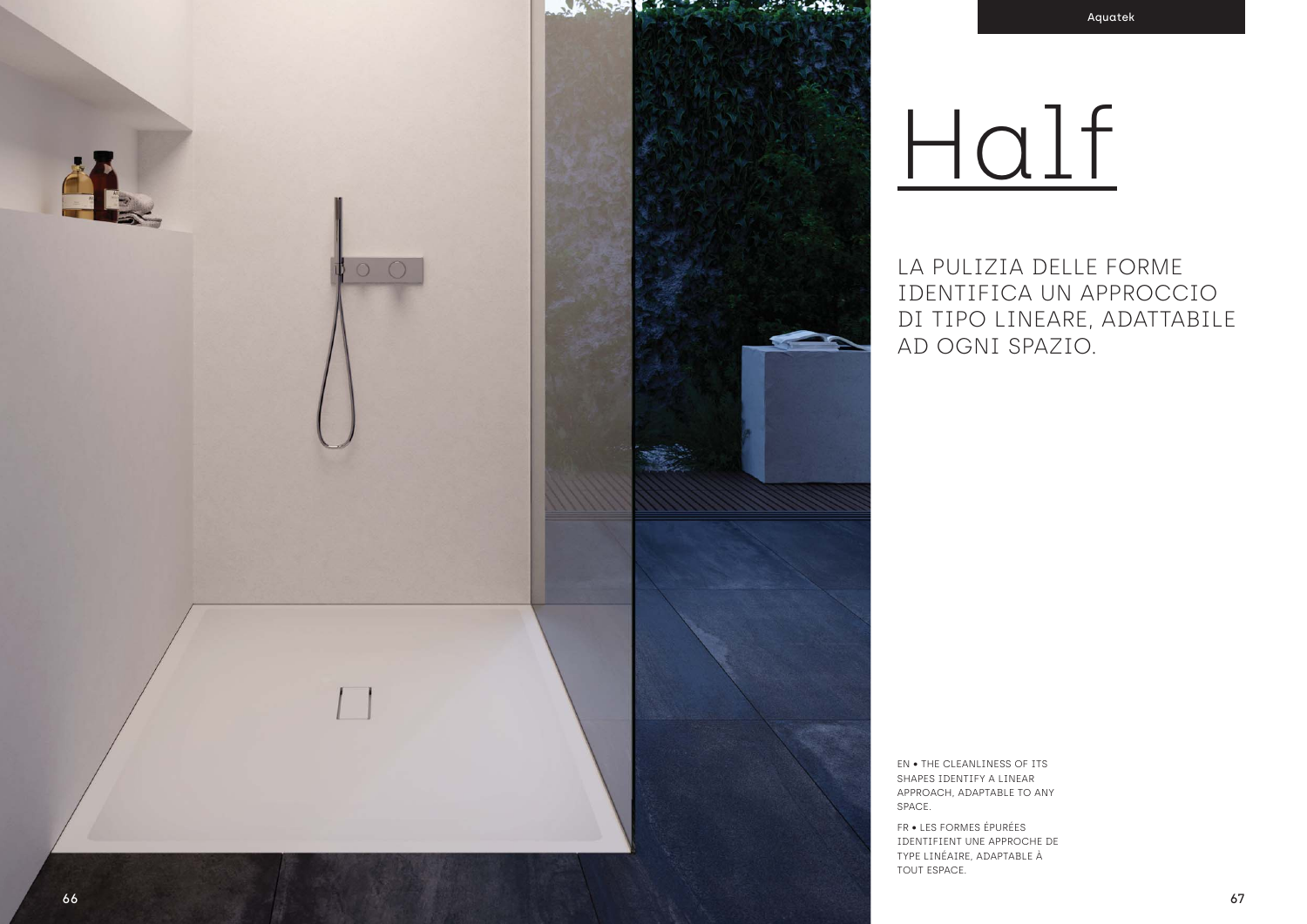## Half

Piatto doccia disponibile per installazioni a filo pavimento h 0 cm o appoggio h 1,9 cm Shower tray available in floor level h 0 cm or freestanding h 1,9 cm installations Receveur de douche disponible pour les installations à ras du sol h 0 cm or à poser h 1,9 cm



#### Piatto doccia Half in appoggio finitura Bianco BI

Raised Half shower tray, matt Bianco BI finish Receveur de douche Half à poser en finition Bianco BI

**La piletta del piatto Half è sempre proposta in finitura** The drain of the Half tray is always offered in the same finish Le cache bonde du receveur Half est toujours disponible dans la même finition



**FINITURE** • FINISHES • FINITIONS



**DIMENSIONI PIATTI DOCCIA** • SHOWER TRAY DIMENSIONS • DIMENSIONS RECEVEURS DE DOUCHE



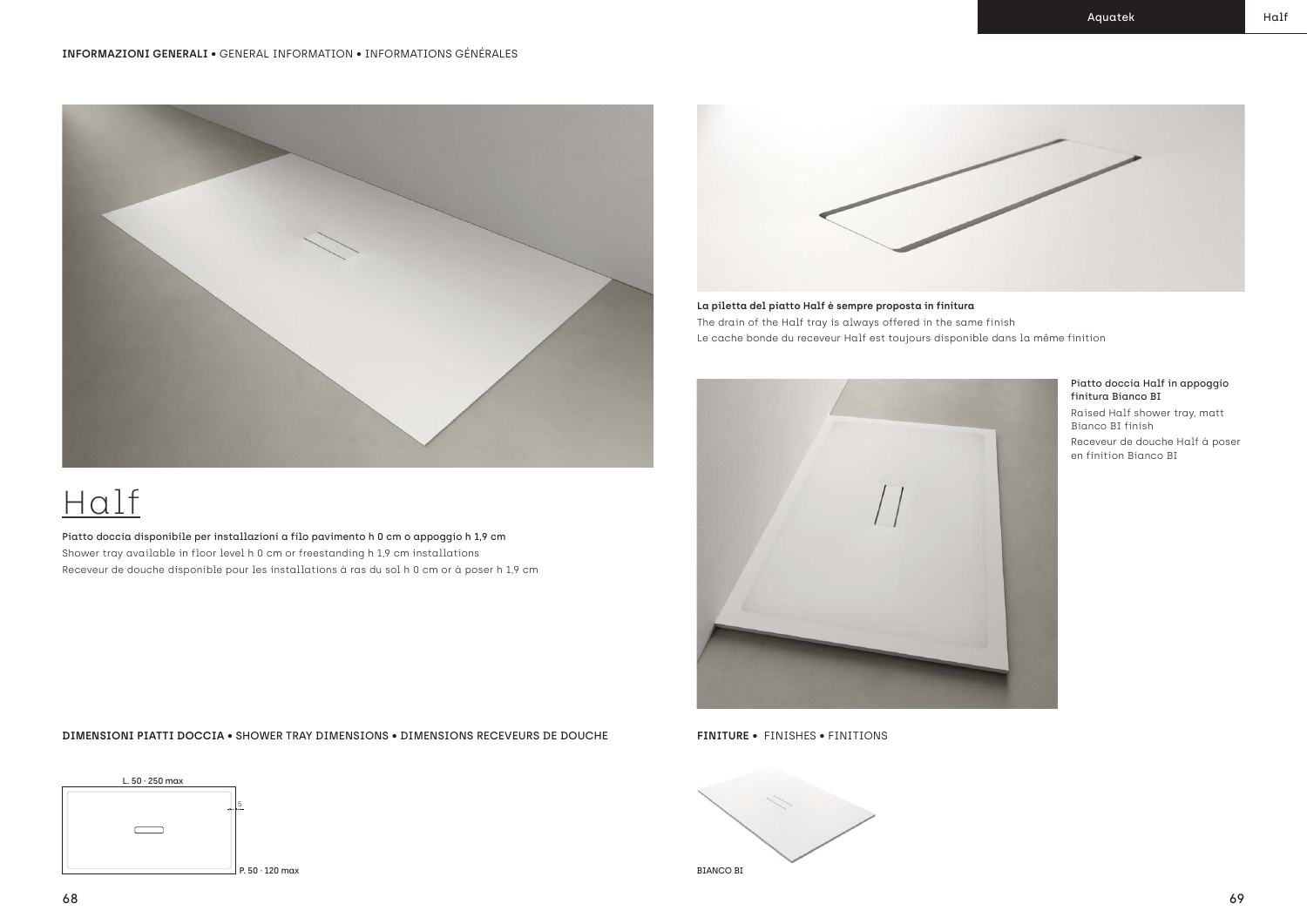Piatto doccia Half su misura con taglio squadrato colore Bianco BI Made-to-measure, custom-cut Half shower tray, Bianco BI colour Receveur de douche Half sur mesure avec découpe carré, finition Bianco BI

#### **LAVORAZIONI SU MISURA PER HALF FM** • MADE TO MEAUSURE HALF FM • HALF FM SUR MESURE

Taglio obliquo Oblique cut Découpe en biais

#### Taglio squadrato

Square cutouts Découpe carré

Esecuzione a cm Customized length Usinage au centimètre près



### Taglio arrotondato

Rounded cutouts Découpe arrondie





EN • OUR MADE-TO-MEASURE SHOWER TRAYS BECOME THE KEY ELEMENT OF UNIQUE CUSTOMISED BATHROOMS.

FR • NOS RECEVEURS DE DOUCHE SUR MESURE DEVIENNENT L'ÉLÉMENT CLÉ D'UNE SALLE DE BAIN UNIQUE ET PERSONNALISÉE.

LA CARATTERIZZAZIONE DELLO SPAZIO PASSA ATTRAVERSO LAVORAZIONI SU MISURA CHE DIVENTANO ELEMENTO CHIAVE IN UN'OTTICA DI ESTREMA PERSONALIZZAZIONE.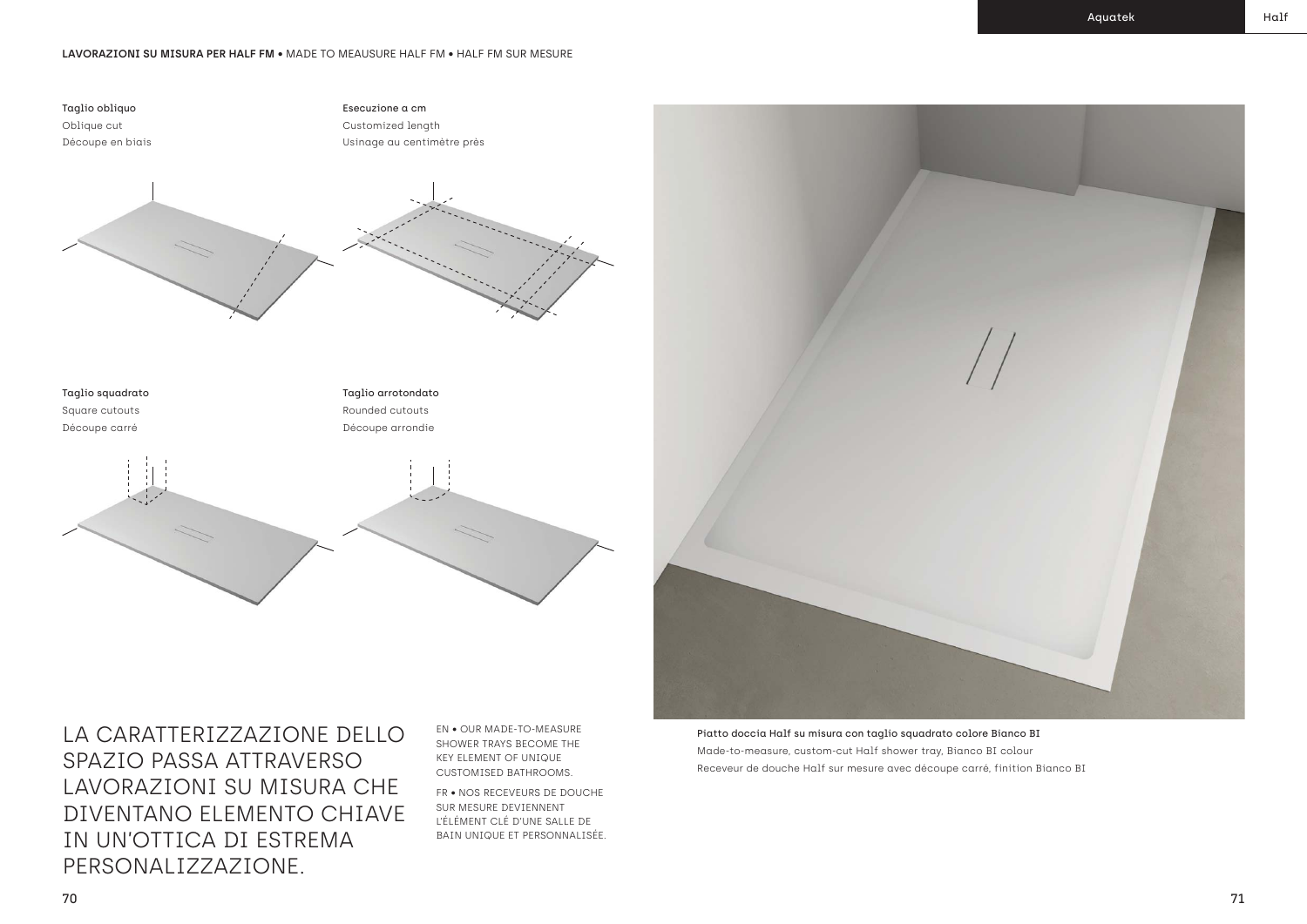#### **HALF SARTORIALE** • TAILOR MADE HALF • HALF ATELIER

#### Lastra di partenza 120x250 cm 120x250 cm standard shower tray Plaque initiale 120x250 cm

Taglio e lavorazione Customisation





Piatto doccia personalizzato Custom-cut shower tray

Receveur de douche personnalisé

IL MODELLO HALF VIENE REALIZZATO PARTENDO DA UNA LASTRA SEMPLICE PER RICAVARNE UN PIATTO DOCCIA CUCITO ESATTAMENTE ADDOSSO ALLE PROPRIE ESIGENZE.

Nicchia rettangolare Rectangular niche Niche rectangulaire





Oblique cut Niche oblique

Nicchia rotonda Rounded niche Niche arrondie

250

120





EN • THE HALF MODEL IS MADE STARTING FROM A SIMPLE SHEET OF MATERIAL IN ORDER TO MAKE A SHOWER TRAY CUSTOMIZED EXACTLY AS YOU NEED AND REQUIRE.

FR • LE MODÈLE HALF EST RÉALISÉ À PARTIR D'UN PANNEAU SIMPLE AFIN D'OBTENIR UN RECEVEUR DE DOUCHE FAIT TOTALEMENT SUR MESURE, SELON CHAQUE BESOINS.